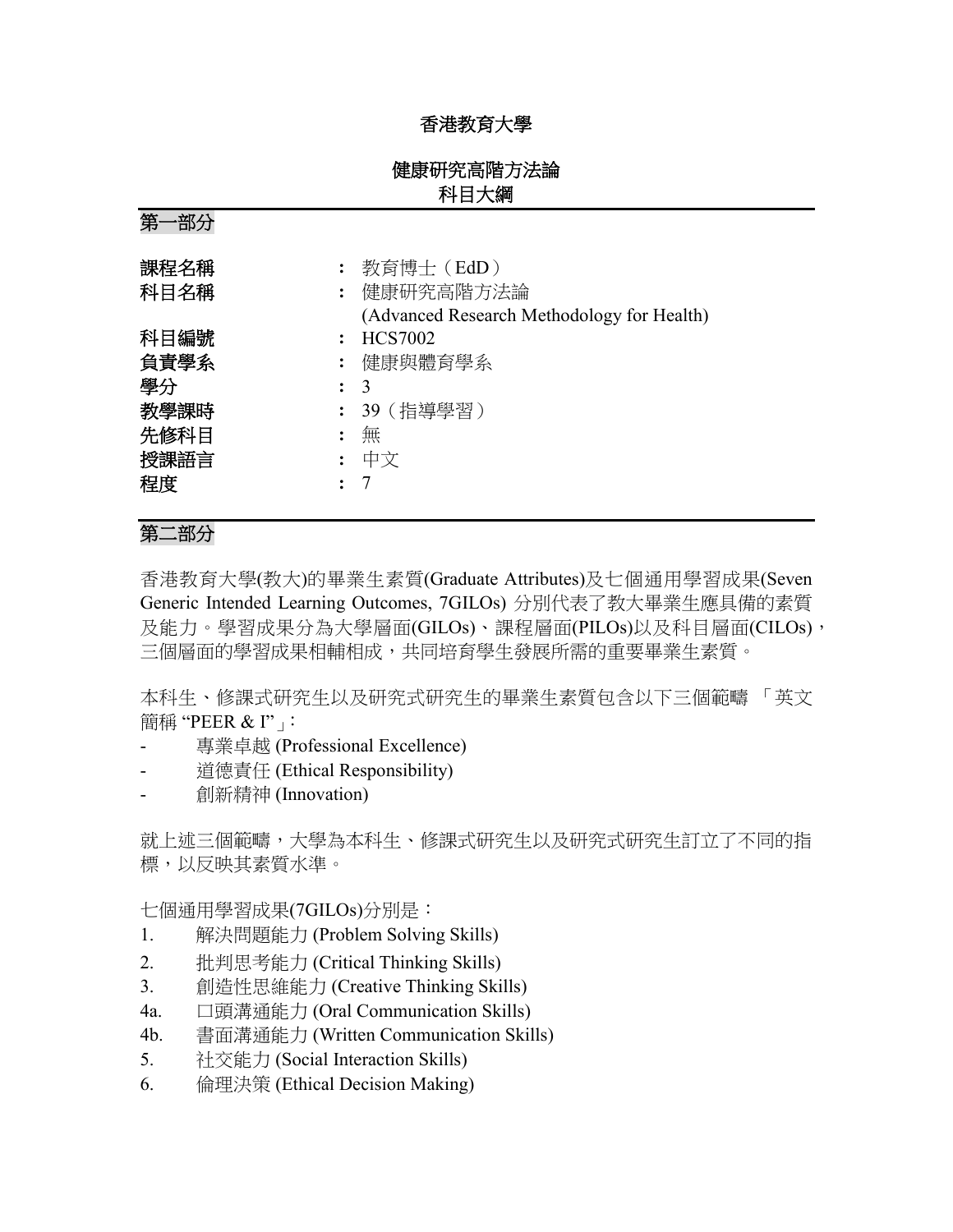7. 全球視野 (Global Perspectives)

## **1.** 科目概要

本課程旨在向學生介紹醫學與健康研究領域常用的高階方法論原理。完成課程 後,學生應能夠對大多數量化和質化研究方法有深入的瞭解,包括其優缺點, 基於研究設計進行數據分析的適當分析方法,以及從中獲得對結果的解釋。此 外,學生將瞭解最近開發的先進方法,並能夠自行擬定研究設計。

### **2.** 預期學習成果

成功完成本課程後,學生應能夠:

- 成果一:詳細探究醫學和健康研究中常見方法論的概念和原則;
- 成果二:批判性地評估量化和質化研究中每種研究方法的優勢和劣勢;
	- 成果三:探討使用不同研究方法進行數據收集的適當統計分析方法,並批判性 地評估對分析所獲結果的合理解釋;
	- 成果四:批判性地評估最近發展起來的一些罕見醫學與健康研究的先進方法。

### **3.** 內容、預期學習成果及教與學活動

| 教授内容          | 預期學習       | 教與學活動        |
|---------------|------------|--------------|
|               | 成果 (CILOs) |              |
| 為醫學和健康研究而制定的研 | 成果一        | 導修、案例研究、與導師討 |
| 究方法的原則        |            | 論            |
| 深入分析每種類型的研究方法 | 成果二        |              |
| 的優缺點          |            |              |
| 針對每種研究設計類型的高級 | 成果一        |              |
| 統計分析方法,並對從分析中 | 成果二        |              |
| 獲得的結果進行闡釋     | 成果三        |              |
| 探討最近為醫學與健康研究開 | 成果一        |              |
| 發的新方法         | 成果二        |              |
|               | 成果三        |              |
|               | 成果四        |              |

### **4.** 評核

| 評核課業 | 所佔比重 | 預期學習       |
|------|------|------------|
|      |      | 成果 (CILOs) |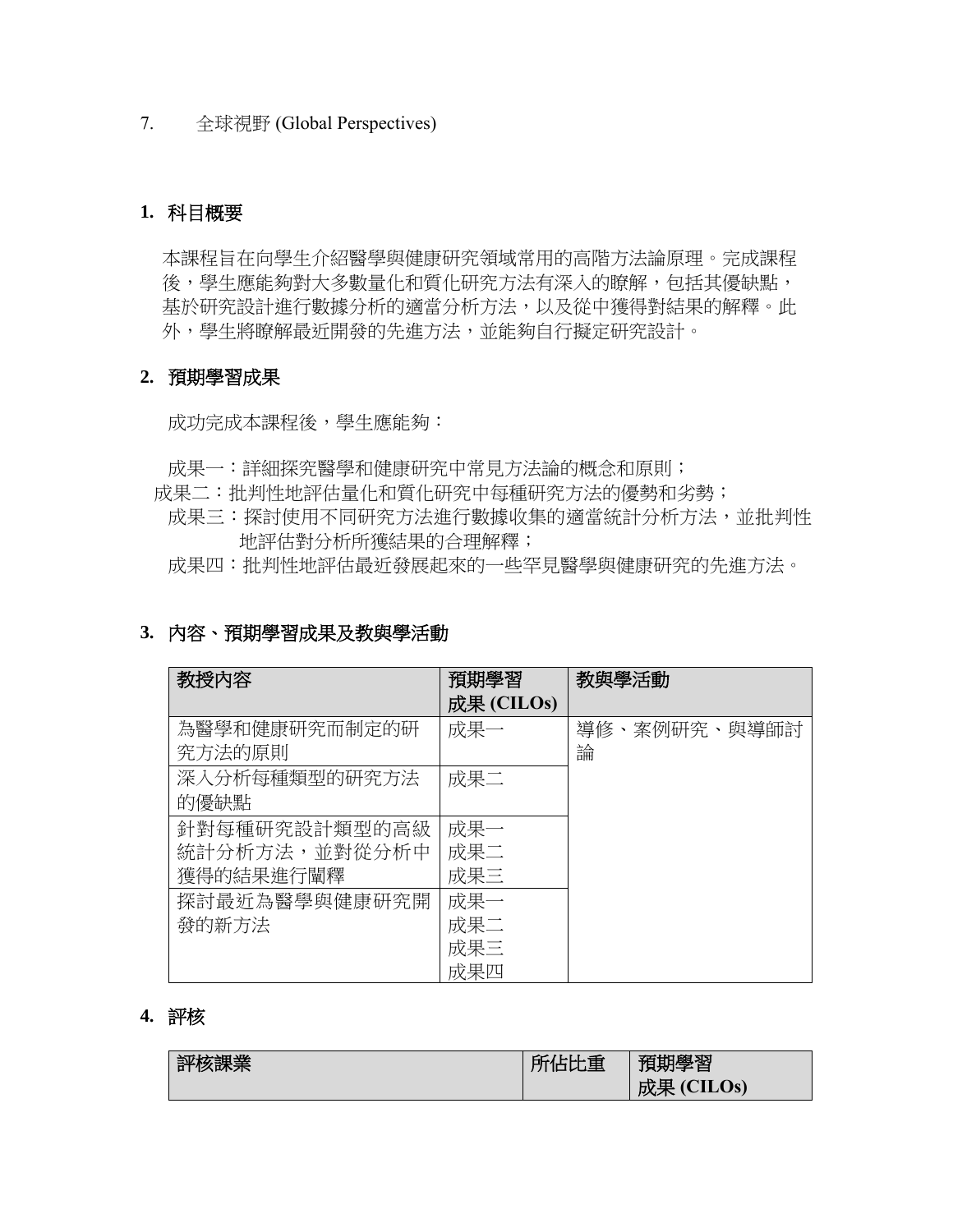| (一) 導修:            | 10% | 成果一 |
|--------------------|-----|-----|
| 學生須與導師就課程內容涵蓋的不同主題 |     | 成果二 |
| 進行導修。              |     | 成果三 |
|                    |     | 成果四 |
| (二)反思:             | 40% | 成果一 |
| 學生須與導師就課程內容涵蓋的不同主題 |     | 成果二 |
| 進行導修。在每一主題結束時,學生需基 |     | 成果三 |
| 於閱讀和討論對主題進行反思。     |     | 成果四 |
| (三)論文:             | 50% | 成果一 |
| 學生須提交一份內容詳盡的研究計劃書。 |     | 成果二 |
|                    |     | 成果三 |
|                    |     | 成果四 |

## **5.** 指定教科書

Webb, P., Bain, C., & Pirozzo S. (2005) *Essential epidemiology: An introduction for students and health professionals.* UK: Cambridge University Pres

## **6.** 推薦書目

Rothman, K. J., & Greenland, S. (1998). *Modern epidemiology.* Philadelphia PA: Lippincott Williams & Wilkins.

Woodward, M. (2004) *Epidemiology: Study design and data analysis. 2nd ed*. New York: CRC press.

## **7.** 相關網絡資源

Department of Epidemiology and Biostatistics, Imperial College London<https://www1.imperial.ac.uk/publichealth/departments/ebs/>

Epidemiology and Biostatistics Division, School of Public Health, University of Illinois, Chicago <http://publichealth.uic.edu/departments/epidemiologyandbiostatistics/>

The Department of Epidemiology, Biostatistics and Occupational Health, McGill University <https://www.mcgill.ca/epi-biostat-occh/>

### **8.** 相關期刊

 Epidemiology Annals of Epidemiology American Journal of Epidemiology